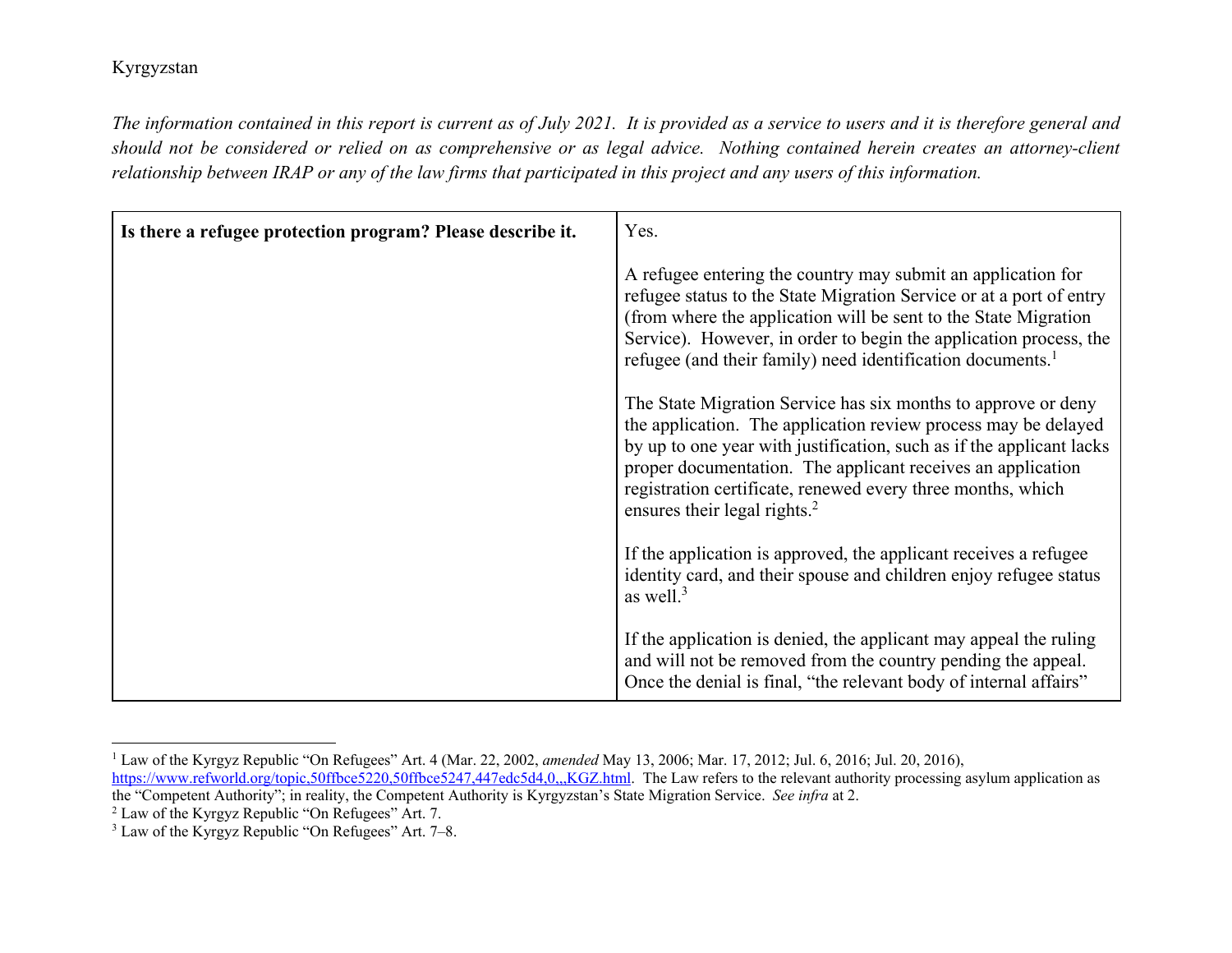|                                                                                                                                                                 | shall "arrang[e] the exit of" the applicant. <sup>4</sup> Kyrgyz law provides<br>for "administrative expulsion" of the applicant to be<br>"implemented by the competent authorities." <sup>5</sup>                                                                                                                                                                                                          |
|-----------------------------------------------------------------------------------------------------------------------------------------------------------------|-------------------------------------------------------------------------------------------------------------------------------------------------------------------------------------------------------------------------------------------------------------------------------------------------------------------------------------------------------------------------------------------------------------|
| Who runs any available refugee protection program? Who<br>determines which applicants qualify for refugee protection?                                           | Kyrgyzstan's State Migration Service primarily operates the<br>refugee protection program and decides who qualifies for<br>refugee protection. <sup>6</sup>                                                                                                                                                                                                                                                 |
|                                                                                                                                                                 | The State Migration Service website lists a separate "Department"<br>for Working with Refugees" <sup>7</sup> that presumably handles all<br>refugee applications, but a Vatican report claims the refugee unit<br>was "significantly downsized and merged with another unit in<br>charge of handling ethnic returns" in 2016, leading to less<br>effective processing of refugee applications. <sup>8</sup> |
| Is the refugee protection program functional? For example,<br>how long does it take for decisions to be issued? What<br>percentage of applications are granted? | The refugee protection program is functional, but historically a<br>small percentage of Afghans seeking refugee status in<br>Kyrgyzstan have succeeded in obtaining such status.                                                                                                                                                                                                                            |
|                                                                                                                                                                 | Kyrgyzstan's refugee laws have been applied in a discriminatory<br>manner, based on ethnicity and country of origin, because of<br>national security concerns and a history of ethnic conflict with<br>other groups, especially Uzbeks. <sup>9</sup>                                                                                                                                                        |

<sup>4</sup> Law of the Kyrgyz Republic "On Refugees" Art. 9.

<sup>5</sup> Law of the Kyrgyz Republic "On Refugees" Art. 11.

<sup>6</sup> *See* International Organization for Migration, Migration Governance Snapshot: the Kyrgyz Republic [IOM Migration Governance Snapshot] §§ 2.1, 4.1 (Sep. 2018), https://migrationdataportal.org/sites/default/files/2018-09/Migration%20Governance%20Snapshot-The%20Kyrgyz%20Republic.pdf.

*See* Appendix, Figure 1. 8

<sup>&</sup>lt;sup>8</sup> See Migration & Refugees Section, Migration Profile: Kyrgyzstan § VI (Jan. 2021), https://migrants-refugees.va/wp-content/uploads/2021/06/2021-CP-Kyrgyzstan-EN-jp.pdf. 9

<sup>&</sup>lt;sup>9</sup> See Immigration and Refugee Board of Canada, Responses to Information Requests: Kyrgyzstan [IRB, RIR: Kyrgyzstan] §§ 1–2 (Feb. 2015), https://www.irbcisr.gc.ca/en/country-information/rir/Pages/index.aspx?doc=455728&pls=1; United Nations High Commissioner for Refugees, Universal Period Review: Kyrgyzstan 1 (Jun. 2014), https://www.refworld.org/country,,UNHCR,,KGZ,,54c0b94b4,0.html.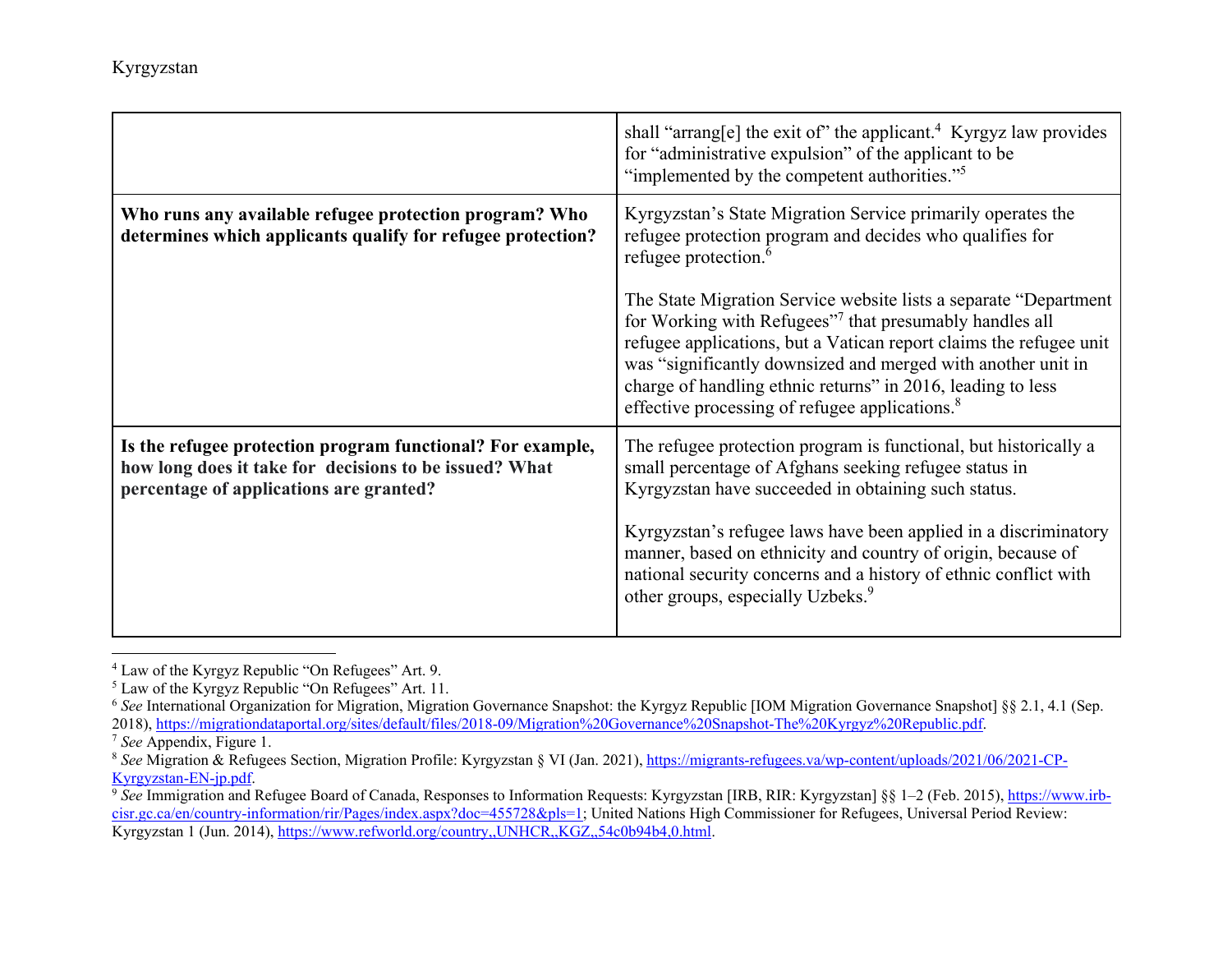| Afghans typically enjoy access to official refugee protection<br>procedures and make up the majority of applicants. <sup>10</sup> However,<br>a very small proportion of Afghan applicants obtain refugee<br>protection. <sup>11</sup> For instance, in 2019, Kyrgyzstan decided the<br>applications of 57 Afghan asylum seekers and granted refugee<br>status to only 5 of them. $^{12}$                                                                                      |
|--------------------------------------------------------------------------------------------------------------------------------------------------------------------------------------------------------------------------------------------------------------------------------------------------------------------------------------------------------------------------------------------------------------------------------------------------------------------------------|
| Kyrgyzstan's Law on Refugees requires the State Migration<br>Authority to make a decision on an application for refugee status<br>within six months after the application is submitted. The<br>Authority may delay proceedings by up to one year if more time<br>is required to establish the applicant's identity and verify facts. <sup>13</sup><br>The Law does not specify a deadline for a court to decide an<br>appeal of a rejection of applicant status. <sup>14</sup> |
| In general, it appears Kyrgyz authorities follow the law and<br>process applications for refugee status in a timely manner.<br>UNHCR data shows that the number of decisions made on<br>applications for refugee status by Afghans is not consistently<br>lower than the number of applications submitted by Afghans and<br>is often higher. $15$                                                                                                                              |
| A point of concern with respect to the functionality of<br>Kyrgyzstan's refugee system is that a significant proportion of<br>decisions on refugee applications are "otherwise closed" without                                                                                                                                                                                                                                                                                 |

<sup>10</sup> UNHCR Universal Period Review: Kyrgyzstan at 1, fn.1; UNHCR, Global Focus: Kyrgyzstan, 2020 Year-End Report, https://reporting.unhcr.org/node/10312?y=2020#year.

<sup>&</sup>lt;sup>11</sup> UNHCR Universal Period Review: Kyrgyzstan at 1, fn.1. The total refugee recognition rate is low in Kyrgyzstan, often reaching zero or near zero percent in a given year. UNHCR Universal Period Review: Kyrgyzstan at 4.

<sup>&</sup>lt;sup>12</sup> Appendix, Figure 2.

 $13$  Law of the Kyrgyz Republic "On Refugees" Art. 7.

<sup>14</sup> *See* Law of the Kyrgyz Republic "On Refugees" Art. 9. 15 *Compare* Appendix, Figure 2 *with* Appendix, Figure 3.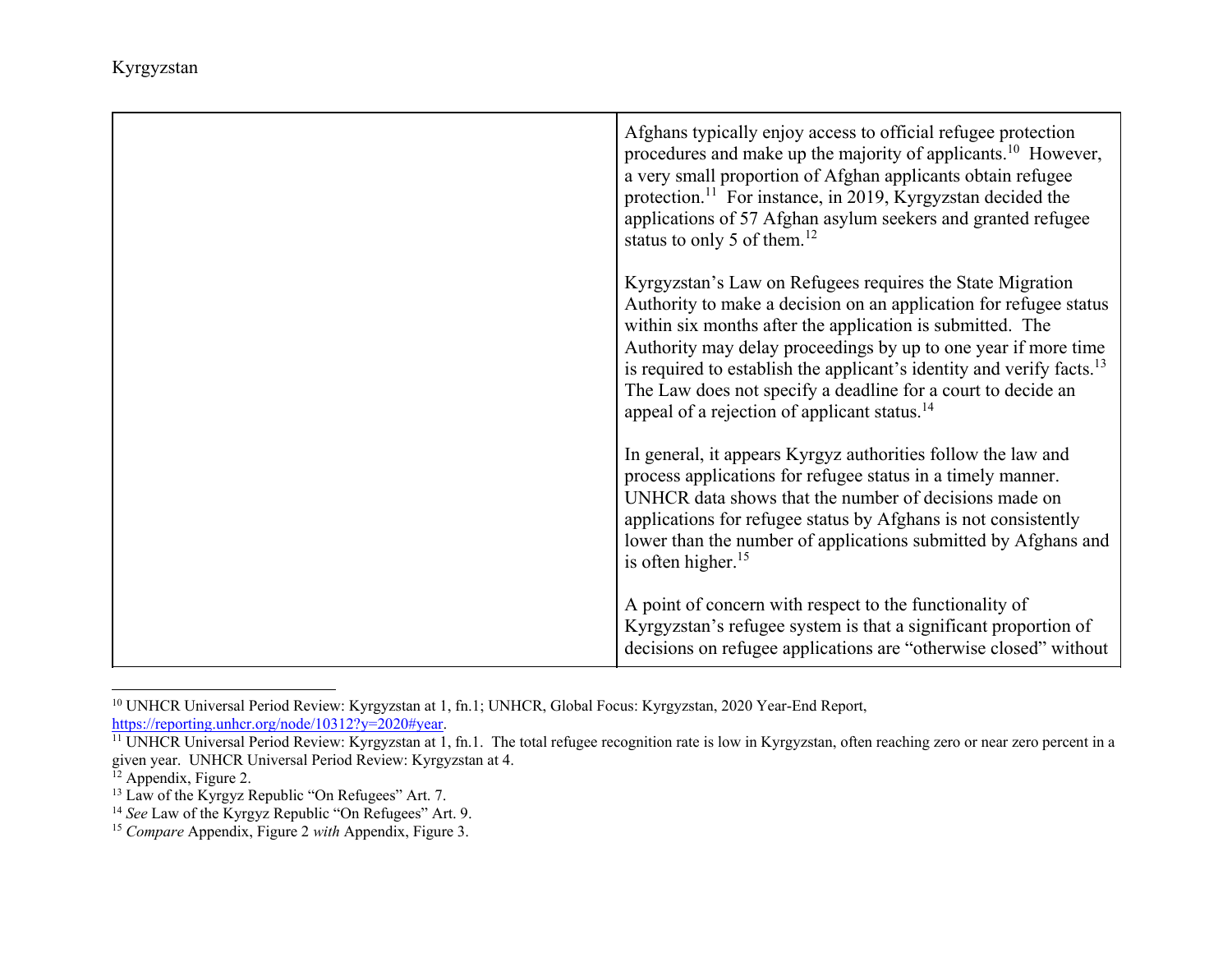| a clear positive or negative decision. <sup>16</sup> These cases may reflect<br>instances in which applicants rescind their application and find<br>an alternative to being a refugee in Kyrgyzstan. <sup>17</sup> Kyrgyz law<br>seems to endorse finding alternatives, as it guarantees refugees'<br>right to move to another country or return to their country of<br>origin $18$ and requires asylum seekers to lack protection from their<br>country of origin or from other countries. <sup>19</sup> |
|-----------------------------------------------------------------------------------------------------------------------------------------------------------------------------------------------------------------------------------------------------------------------------------------------------------------------------------------------------------------------------------------------------------------------------------------------------------------------------------------------------------|
| In addition, UNHCR data does not record any appeals made<br>since $2014^{20}$ or any appeal decisions made since $2016$ <sup>21</sup><br>However, this apparent discrepancy seems to result from the fact<br>that appeals to refugee status decisions generally take place in<br>the Kyrgyz judicial system rather than by administrative<br>means. <sup>22</sup> UNHCR may not track Kyrgyz judicial decisions<br>because they take place outside the scope of ordinary refugee<br>administration.       |
| The State Department noted concerns in its country conditions<br>report that authorities in Kyrgyzstan frequently denied refugee<br>status to asylum seekers who face violence in their home<br>country. <sup>23</sup> However, it is unclear if Afghans are subject to such<br>poor treatment, as the example of inhuman expulsion provided is                                                                                                                                                           |

<sup>16</sup> *See* Appendix, Figure 2.

<sup>&</sup>lt;sup>17</sup> *See, e.g.*, Jack Redden, Afghan refugees leave Kyrgyzstan for new life in Canada, UNHCR (July 12, 2004), <u>https://www.unhcr.org/en-</u> us/news/latest/2004/7/40f2b7ae4/afghan-refugees-leave-kyrgyzstan-new-life-canada.html.

 $18$  Law of the Kyrgyz Republic "On Refugees" Art. 6.

 $19$  Law of the Kyrgyz Republic "On Refugees" Art. 5.

<sup>20</sup> Appendix, Figure 3.

<sup>&</sup>lt;sup>21</sup> Appendix, Figure 2.

 $22$  Law of the Kyrgyz Republic "On Refugees" Art. 9.

<sup>&</sup>lt;sup>23</sup> U.S. Department of State, Bureaucracy of Democracy, Human Rights, and Labor, 2020 Country Reports on Human Rights Practices: Kyrgyz Republic § 2.F (Mar. 2021), https://www.state.gov/reports/2020-country-reports-on-human-rights-practices/kyrgyzstan/.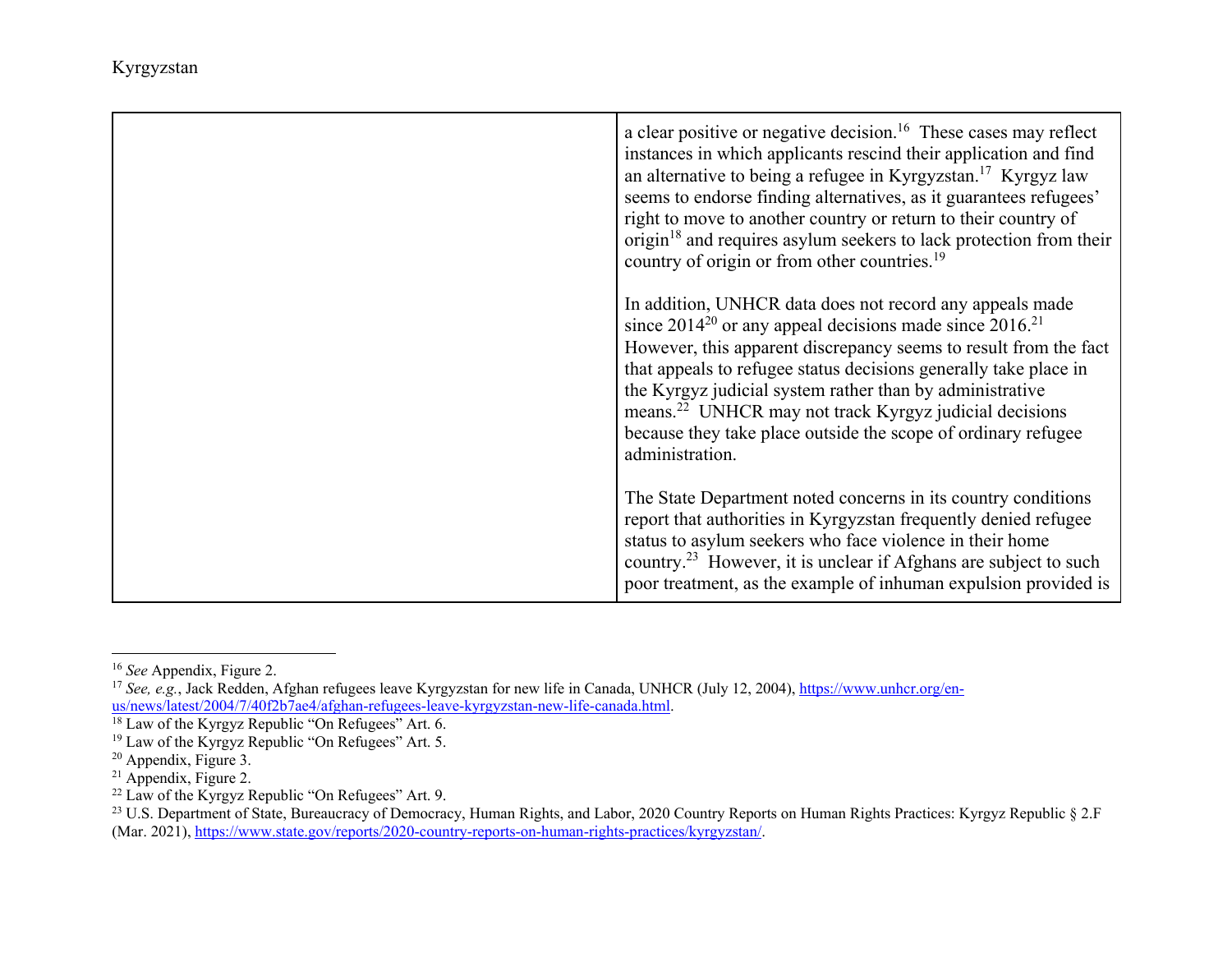|                                                                                                      | of an Uzbek asylee, <sup>24</sup> and Kyrgyzstan has heightened concerns<br>about Uzbek entrants to the country. <sup>25</sup>                                                                                                                                                                                                                                                                                                      |
|------------------------------------------------------------------------------------------------------|-------------------------------------------------------------------------------------------------------------------------------------------------------------------------------------------------------------------------------------------------------------------------------------------------------------------------------------------------------------------------------------------------------------------------------------|
| Do refugees have a right to work? A right to education? A<br>right to medical care? Please describe. | Applicants for refugee status are guaranteed extensive rights,<br>including rights to temporary housing, use of public utilities,<br>healthcare, education, free movement, judicial protection, and<br>translation services. <sup>26</sup>                                                                                                                                                                                          |
|                                                                                                      | Refugees are guaranteed temporary housing for three months,<br>choice in finding residence in an area recommended by a<br>Competent Authority, the right to work or start a business, the<br>right to acquire property, assistance in finding information about<br>property left in refugees' country of origin, ID and travel<br>documents, and administrative assistance in registering for<br>government programs. <sup>27</sup> |
|                                                                                                      | Kyrgyz authorities seem to comply decently well with these<br>legal mandates, as the International Organization on Migration<br>has endorsed Kyrgyzstan's policy of granting extensive rights to<br>immigrants. <sup>28</sup> However, proper documentation seems key to<br>enjoying legal rights such as the right to work. <sup>29</sup>                                                                                          |
|                                                                                                      | Kyrgyzstan often fails to provide due process rights to asylum<br>seekers subject to extradition requests, such as Uighurs from                                                                                                                                                                                                                                                                                                     |

<sup>&</sup>lt;sup>24</sup> Department of State, 2020 Country Report on Human Rights § 2.F.

<sup>25</sup> *See* IRB, RIR: Kyrgyzstan § 1.

 $26$  Law of the Kyrgyz Republic "On Refugees" Art. 6.

 $^{27}$  Law of the Kyrgyz Republic "On Refugees" Art. 13.

<sup>28</sup> *See* IOM Migration Governance Snapshot § 1.2.

<sup>&</sup>lt;sup>29</sup> S Reza Kazemi, Afghans in Kyrgyzstan: Fleeing Home and Facing New Uncertainty, Afghanistan Analysts Network (Oct. 9, 2012), https://www.afghanistananalysts.org/en/reports/migration/afghans-in-kyrgyzstan-fleeing-home-and-facing-new-uncertainty/ ("Most Afghans, however, do not find life easy in

 $Kyrgyzstan...$  but the condition of Afghan migrants without papers is particularly dire. They are not officially allowed to work in this country, which is the second poorest Central Asian state.").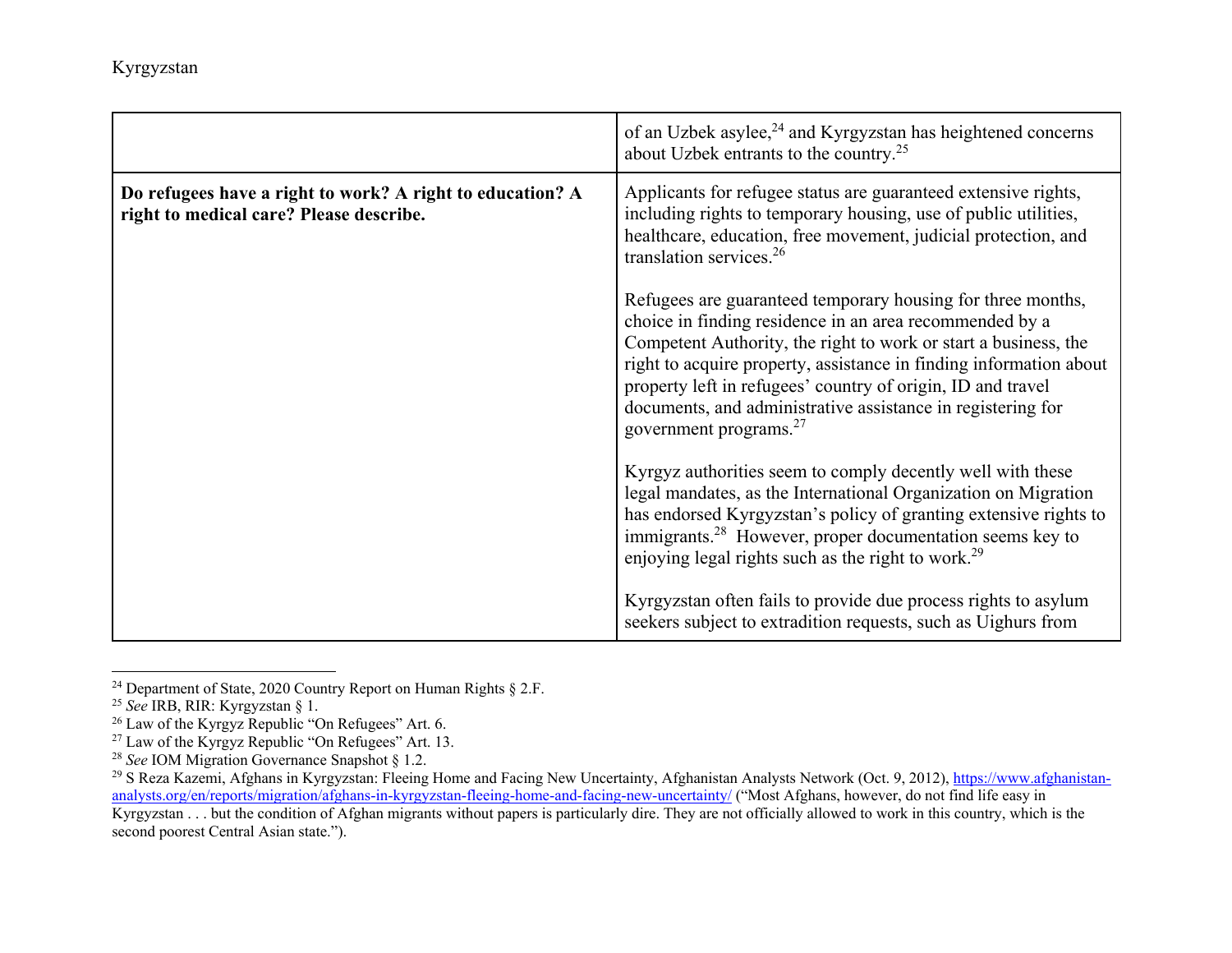|                                                                                           | China <sup>30</sup> ; however, it is unclear whether this should be a concern<br>for Afghan refugees escaping a regime, such as the Taliban, that<br>lacks international recognition.                                                                                                                                                                                                                                                                                                                                                                                                                                                                                                                                               |
|-------------------------------------------------------------------------------------------|-------------------------------------------------------------------------------------------------------------------------------------------------------------------------------------------------------------------------------------------------------------------------------------------------------------------------------------------------------------------------------------------------------------------------------------------------------------------------------------------------------------------------------------------------------------------------------------------------------------------------------------------------------------------------------------------------------------------------------------|
| Are those seeking refugee protection free to live freely or<br>forced to reside in camps? | Under Kyrgyz law, both applicants for refugee status and<br>refugees can choose where to live, but Kyrgyz authorities may<br>be able to place constraints on this freedom.                                                                                                                                                                                                                                                                                                                                                                                                                                                                                                                                                          |
|                                                                                           | Applicants for refugee status are guaranteed the right to move<br>freely throughout Kyrgyzstan, except for areas off-limits for<br>non-citizens. Moreover, applicants are guaranteed temporary<br>housing, and it is not clear to what extent Kyrgyz authorities can<br>control the temporary housing applicants receive. <sup>31</sup>                                                                                                                                                                                                                                                                                                                                                                                             |
|                                                                                           | Refugees have a right to live in any "populated area <sup>[]</sup> suggested<br>by the Competent Authority, where [their] relatives live" if the<br>relatives consent. <sup>32</sup> This provision may suggest a Competent<br>Authority will only suggest areas to live if a refugee has relatives<br>in Kyrgyzstan, but another provision suggests any refugee can<br>find housing in suggested areas. <sup>33</sup> Moreover, refugees have to<br>the right to own property, $34$ and applicants for refugee status<br>already enjoy extensive freedom of movement. Overall, it seems<br>refugees also have extensive choice in where to live, possibly<br>constrained by the suggestion of a Competent Authority. <sup>35</sup> |

<sup>&</sup>lt;sup>30</sup> IRB, RIR: Kazakhstan § 2.1.

 $31$  Law of the Kyrgyz Republic "On Refugees" Art. 6.

<sup>32</sup> Law of the Kyrgyz Republic "On Refugees" Art. 13. 33 *See* Law of the Kyrgyz Republic "On Refugees" Art. 16.

<sup>&</sup>lt;sup>34</sup> Law of the Kyrgyz Republic "On Refugees" Art. 13.

<sup>&</sup>lt;sup>35</sup> See also Kazemi, Afghans in Kyrgyzstan: Fleeing Home and Facing New Uncertainty ("Reflecting a broadly shared view among many Afghans in the country, Bibi Nazok, another female refugee, stated, 'But we're happy here. We can move freely. Our minds are calm. There isn't war here. We prefer this to living in Afghanistan.'").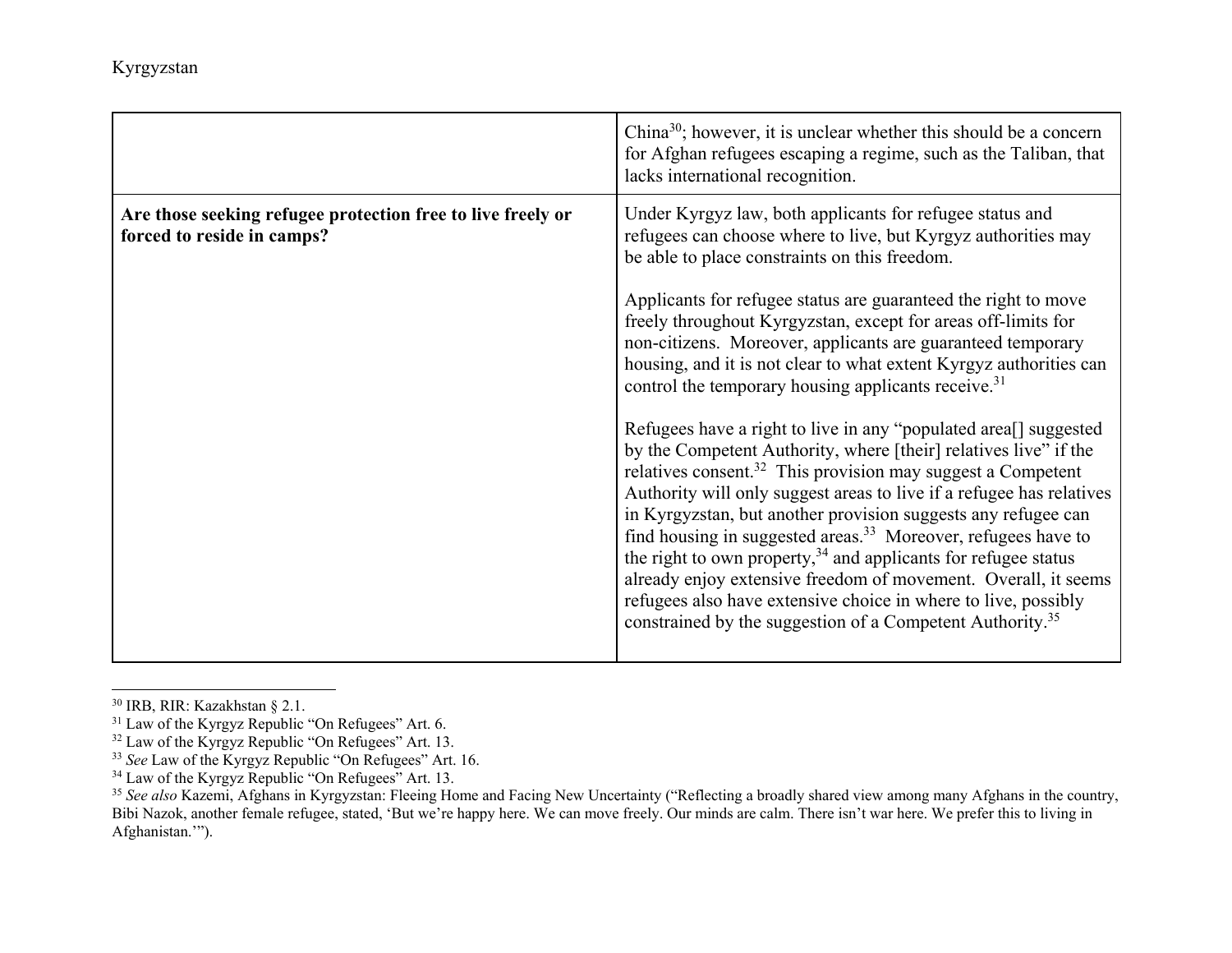|                                                                                                                                                                                                                                           | It appears that many Afghan refugees live in the major cities of<br>Bishkek, the capital of Kyrgyzstan and located in the north of the<br>country, and Osh, located in the south. <sup>36</sup>                                                                                                                                                                                                                         |
|-------------------------------------------------------------------------------------------------------------------------------------------------------------------------------------------------------------------------------------------|-------------------------------------------------------------------------------------------------------------------------------------------------------------------------------------------------------------------------------------------------------------------------------------------------------------------------------------------------------------------------------------------------------------------------|
| Does a grant of refugee protection result in a pathway to<br>permanent status? In other words, can a refugee eventually<br>become a citizen? Is there another form of legal permanent<br>status available for people with refugee status? | Refugees may apply to become permanent residents. <sup>37</sup> After<br>three years of uninterrupted residence, they may become citizens<br>if they have Russian or Kyrgyz language skills and are<br>financially self-sufficient. $38$ More than 9,000 refugees have<br>become Kyrgyz citizens. <sup>39</sup>                                                                                                         |
| Does the country offer temporary protections available other<br>than refugee status? If so, what are they?                                                                                                                                | Various visas are offered in Kyrgyzstan. Unfortunately, it seems<br>Kyrgyzstan does not accept the Afghan passport. The potentially<br>relevant visas are listed below with the length of time the visa-<br>holder may stay in Kyrgyzstan <sup>40</sup> :<br>Investment Visa (I Visa, requiring 10 million soms,<br>approx. \$117,000, of investment): 3 years<br>Employment Visa (W1, for those seeking a work permit, |
|                                                                                                                                                                                                                                           | or W2, relevant to labor not requiring a work permit): 90<br>days<br>Student Visa (S): 90 days, up to 1 year or for the duration<br>of a registered course<br>Business Visa (B, requiring participation at negotiations,<br>conferences, or meetings): 90 days<br>Private Visa (P1): 90 days                                                                                                                            |

<sup>36</sup> *See* Kazemi, Afghans in Kyrgyzstan: Fleeing Home and Facing New Uncertainty.

<sup>37</sup> IOM Migration Governance Snapshot § 1.2; *see* Law of the Kyrgyz Republic "On Refugees" Art. 13.

<sup>&</sup>lt;sup>38</sup> IOM Migration Governance Snapshot § 1.2; Organization for Economic Co-operation and Development (OECD) & International Labour Organization (ILO), How Immigrants Contribute to Kyrgyzstan's Economy [OECD/ILO Report] 48 (Paris: OECD Publishing, 2017), http://www.ilo.org/wcmsp5/groups/public/--ed\_protect/---protrav/---migrant/documents/publication/wcms\_613488.pdf. The IOM report fives a figure of five years as the time necessary to obtain necessary citizenship, but as the OECD/ILO Report notes, this applies to general immigrants; refugees can obtain citizenship after only three years of permanent residency. 39 OECD/ILO Report at 48.

<sup>&</sup>lt;sup>40</sup> Information about Kyrgyzstan's visa program is available at the country's eVisa website, https://www.evisa.e-gov.kg/get\_information.php?lng=en.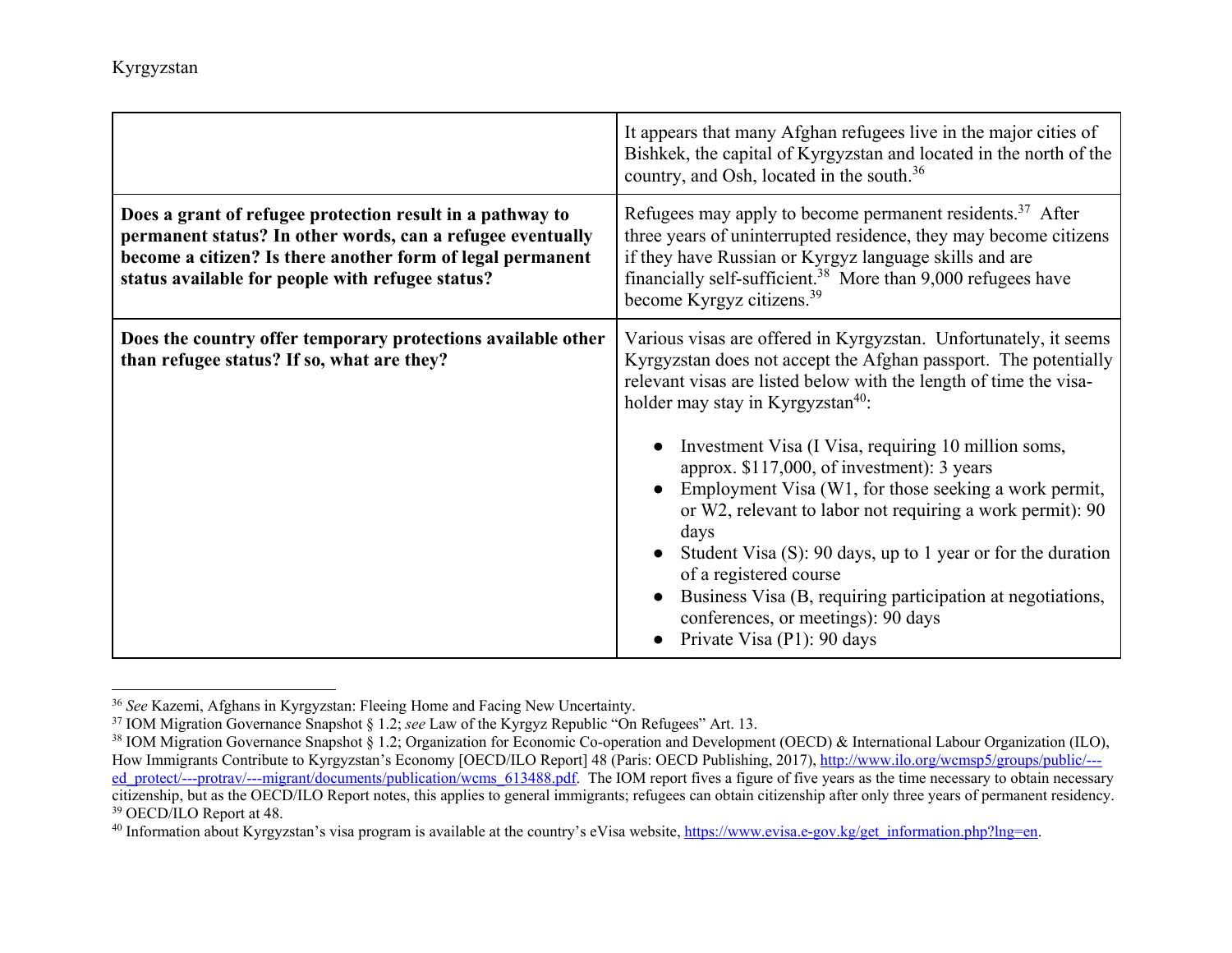| gyzstan |  |  |  |
|---------|--|--|--|
|         |  |  |  |
|         |  |  |  |

|                                                                                                             | • Private Visa (P2, applicable to those marrying a Kyrgyz<br>citizen, visiting family, seeking temporary or permanent<br>residence, getting refugee status): 90 days, potentially<br>extended to 6 months or acquisition of residence permit<br>Tourist Visa (T): 90 days<br>Family Visa (F, for family members of those with W1,<br>W2, or S visa and residence permit): 1 year<br>Transit Visa (TR): 5 days<br>Visa applications can be filed online at the Kyrgyz government's<br>eVisa website. The Kyrgyz government claims visa processing<br>takes 5 days once all required documents are provided. <sup>41</sup>                                                                                                                                                                                                                                                                                                                                               |
|-------------------------------------------------------------------------------------------------------------|------------------------------------------------------------------------------------------------------------------------------------------------------------------------------------------------------------------------------------------------------------------------------------------------------------------------------------------------------------------------------------------------------------------------------------------------------------------------------------------------------------------------------------------------------------------------------------------------------------------------------------------------------------------------------------------------------------------------------------------------------------------------------------------------------------------------------------------------------------------------------------------------------------------------------------------------------------------------|
| What, if any, penalties are there for people without status or<br>people who are denied refugee protection? | Applicants who are denied refugee status and people who lose<br>refugee status after having obtained it must leave the country.<br>They must leave after losing an appeal to the denial or<br>revocation of their refugee status or, if they do not appeal, one<br>month after receiving notice of the denial or revocation of their<br>status. <sup>42</sup> If necessary, Kyrgyz authorities will expel people<br>without status through "administrative expulsion." <sup>43</sup><br>People who lack proper documentation, such as identification or<br>documents confirming their applicant or refugee status,<br>potentially face arbitrary detention in addition to expulsion.<br>Kyrgyzstan has deliberately failed to provide documentation to<br>certain people, such as Uighurs from China, in order to deny<br>them standard refugee protections and subject them to arbitrary<br>detention lasting up to fourteen months. <sup>44</sup> Afghan refugees do |

<sup>&</sup>lt;sup>41</sup> Kyrgyzstan eVisa website, Apply for Visa, https://www.evisa.e-gov.kg/step\_1.php?lng=en.

 $\overline{ }$ 

 $42$  Law of the Kyrgyz Republic "On Refugees" Art. 9–10.

<sup>43</sup> Law of the Kyrgyz Republic "On Refugees" Art. 11. 44 *See* UNHCR Universal Period Review: Kyrgyzstan at 3–4.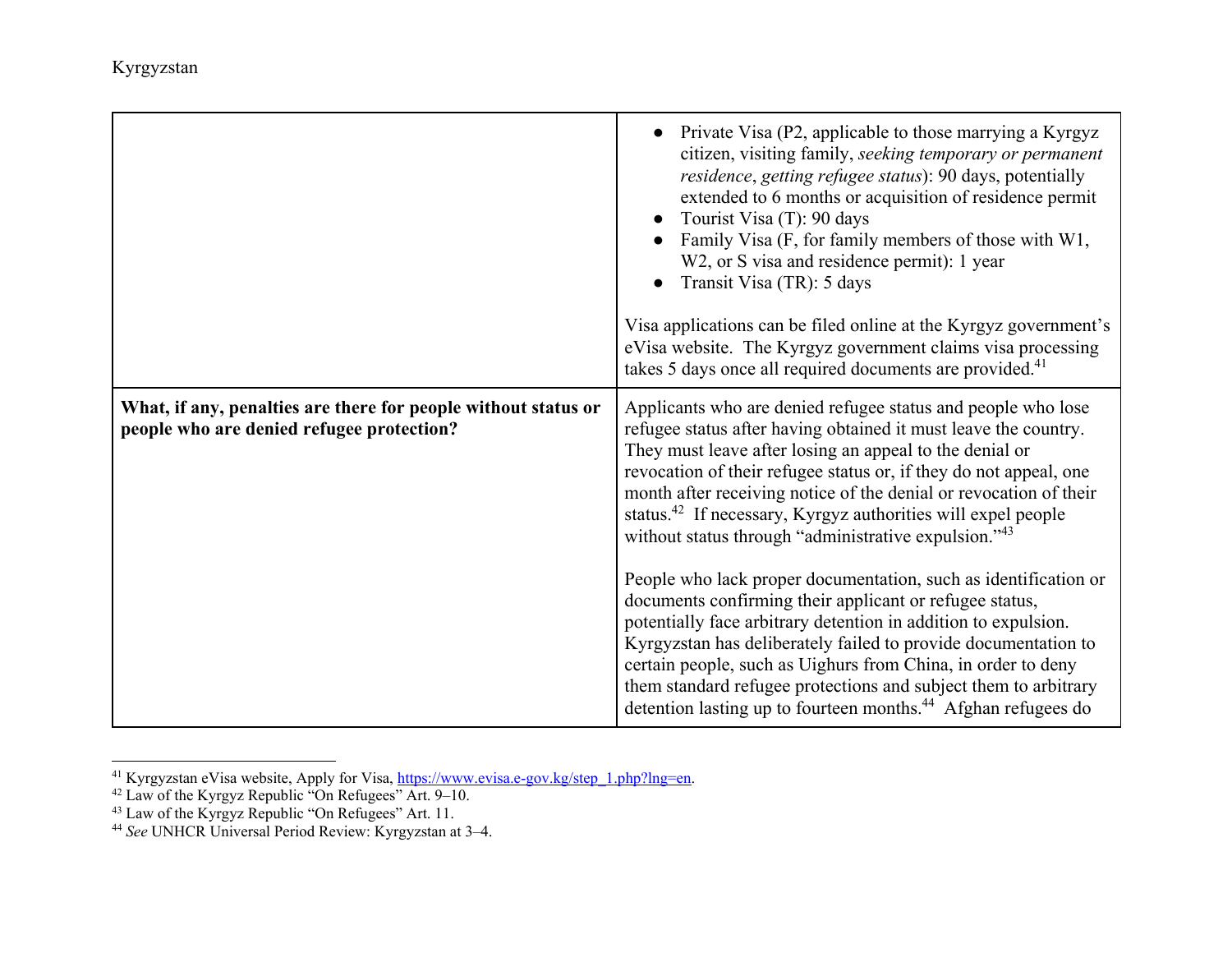|                                                                                                                                                                                                                                                                                                           | not appear to pose significant political concerns to Kyrgyz<br>authorities, <sup>45</sup> but lacking proper documentation can expose them<br>to mistreatment at the hands of law enforcement. <sup>46</sup>                                                                                                                                                                                                                                                                                                                                                                                            |
|-----------------------------------------------------------------------------------------------------------------------------------------------------------------------------------------------------------------------------------------------------------------------------------------------------------|---------------------------------------------------------------------------------------------------------------------------------------------------------------------------------------------------------------------------------------------------------------------------------------------------------------------------------------------------------------------------------------------------------------------------------------------------------------------------------------------------------------------------------------------------------------------------------------------------------|
| What organizations exist in-country that can help displaced<br>people seek available protections? What other organizations<br>in the country may be able to help displaced people access<br>services and rights, even if their mission is not to specifically<br>work with refugees and displaced people? | The main organization that can help displaced people is Adilet, a<br>legal clinic that provides direct legal services for displaced<br>people in addition to general advocacy work. UNHCR works<br>with Adilet. <sup>47</sup> Their website is available at https://adilet.kg/en.<br>The Rights in Exile Programme website lists Labrys, an LGBT<br>rights organization, as a pro bono organization of interest. <sup>48</sup><br>Their website is available at https://www.labrys.kg/labrys_eng.<br>It is unclear whether they work with displaced people, but they<br>offer free legal consultations. |
| Is there other information that might be valuable for<br>displaced people arriving in that country to know?                                                                                                                                                                                               | Kyrgyzstan has faced ethnic conflict in the recent past, and<br>ethnic nationalism is widespread in the country. <sup>49</sup> There may be<br>hostility toward Afghan refugees, or Afghan refugees may face<br>the fallout of conflicts involving other ethnicities. For example,<br>during the 2010 conflicts between Kyrgyz and Uzbeks in Osh<br>and Jalalabad, many Afghan refugees in the area were forced to<br>flee. $50$                                                                                                                                                                        |

<sup>45</sup> *See* International Federation for Human Rights (FIDH), Regional Seminar, International Migration: Migrant workers, asylum seekers

and refugees in Eastern Europe, Central Asia and the South Caucasus 5 (Almaty, Kazakhstan: Nov. 2009),

47 UNHCR Fact Sheet: The Kyrgyz Republic 2 (Mar. 2021),

https://reporting.unhcr.org/sites/default/files/UNHCR%20Kyrgyzstan%20fact%20sheet%20March%202021.pdf.

49 IRB, RIR: Kazakhstan § 1.

https://www.fidh.org/IMG/pdf/Kazakhstan536aversionweb.pdf. This report may be out of date, as it is from 2009, but information on Kyrgyzstan-Afghanistan relations since then is sparse, suggesting Afghan refugees still pose no special concerns to Kyrgyz authorities.

<sup>46</sup> *See* Kazemi, Afghans in Kyrgyzstan: Fleeing Home and Facing New Uncertainty ("The Kyrgyzstani police keep harassing and taking bribes from them, as Gol Ghotai, an Afghan refugee, told AAN in the Dusti office.").

<sup>&</sup>lt;sup>48</sup> Refugee Legal Aid Information for Lawyers Representing Refugees Globally, Rights in Exile Programme: Kyrgyzstan Pro Bono Directory, https://www.refugeelegalaidinformation.org/kyrgyzstan-pro-bono-directory.

<sup>50</sup> Kazemi, Afghans in Kyrgyzstan: Fleeing Home and Facing New Uncertainty.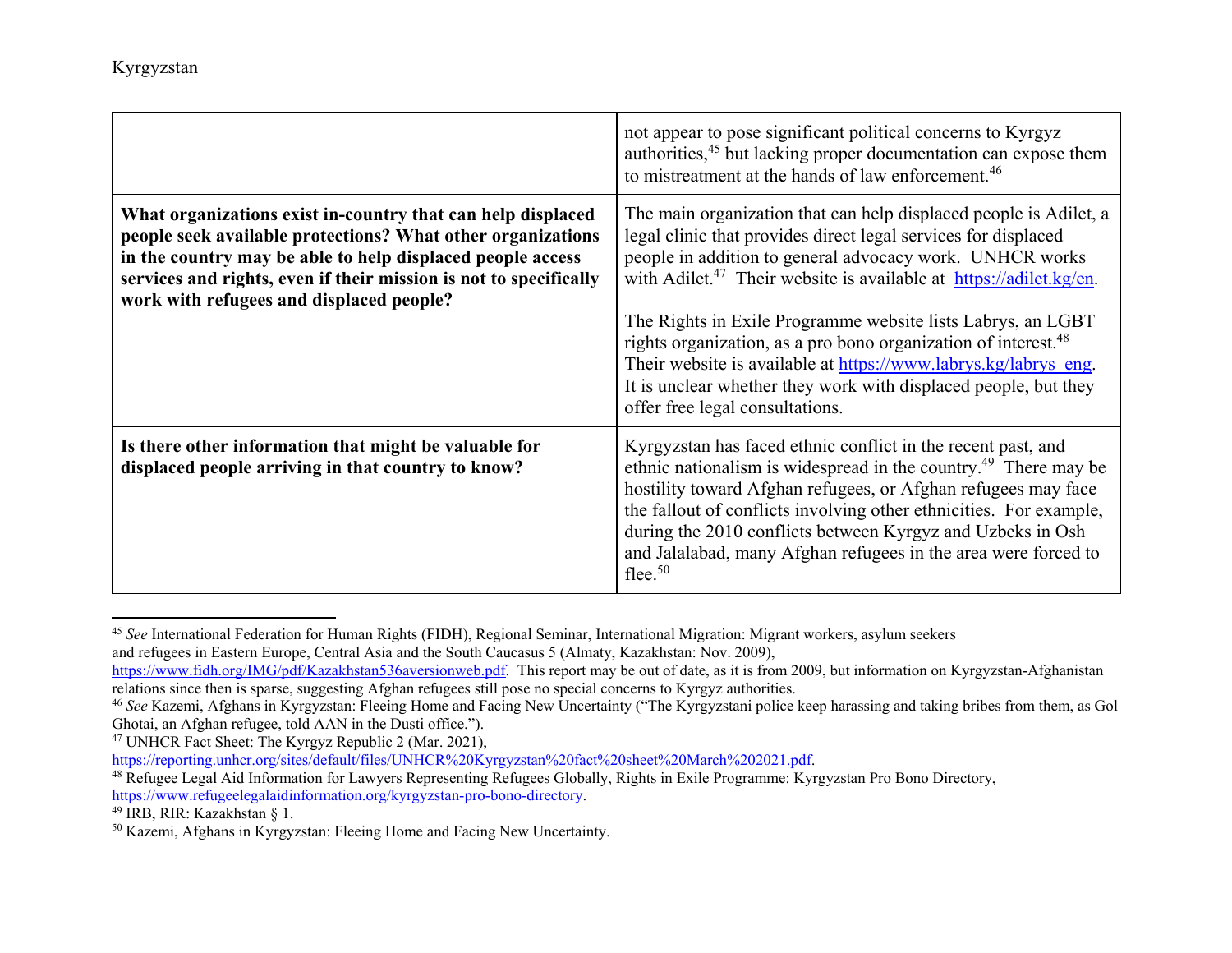| Kyrgyzstan faces significant political unrest, most recently<br>leading to the election of a new President and the ratification of a<br>new constitution significantly increasing the powers of the<br>President. <sup>51</sup> |
|---------------------------------------------------------------------------------------------------------------------------------------------------------------------------------------------------------------------------------|
| Kyrgyzstan is a relatively poor country heavily dependent on<br>remittances from Kyrgyz abroad. <sup>52</sup>                                                                                                                   |
| In terms of governance and civil liberties, Kyrgyzstan faces<br>significant problems with police misconduct, restrictions on<br>speech and the press, corruption, and crime. <sup>53</sup>                                      |

<sup>&</sup>lt;sup>51</sup> World Bank, Kyrgyz Republic Overview, https://www.worldbank.org/en/country/kyrgyzrepublic/overview#1; Associated Press, Kyrgyzstan approves constitution boosting president's power (Apr. 11, 2001), https://apnews.com/article/kyrgyzstan-constitutions-moscow-national-elections-elections-

<sup>3</sup>c9f5b2fe03c6c4659c40f9325bc8209. 52 World Bank, Kyrgyz Republic Overview.

<sup>&</sup>lt;sup>53</sup> Department of State, 2020 Country Report on Human Rights, Executive Summary.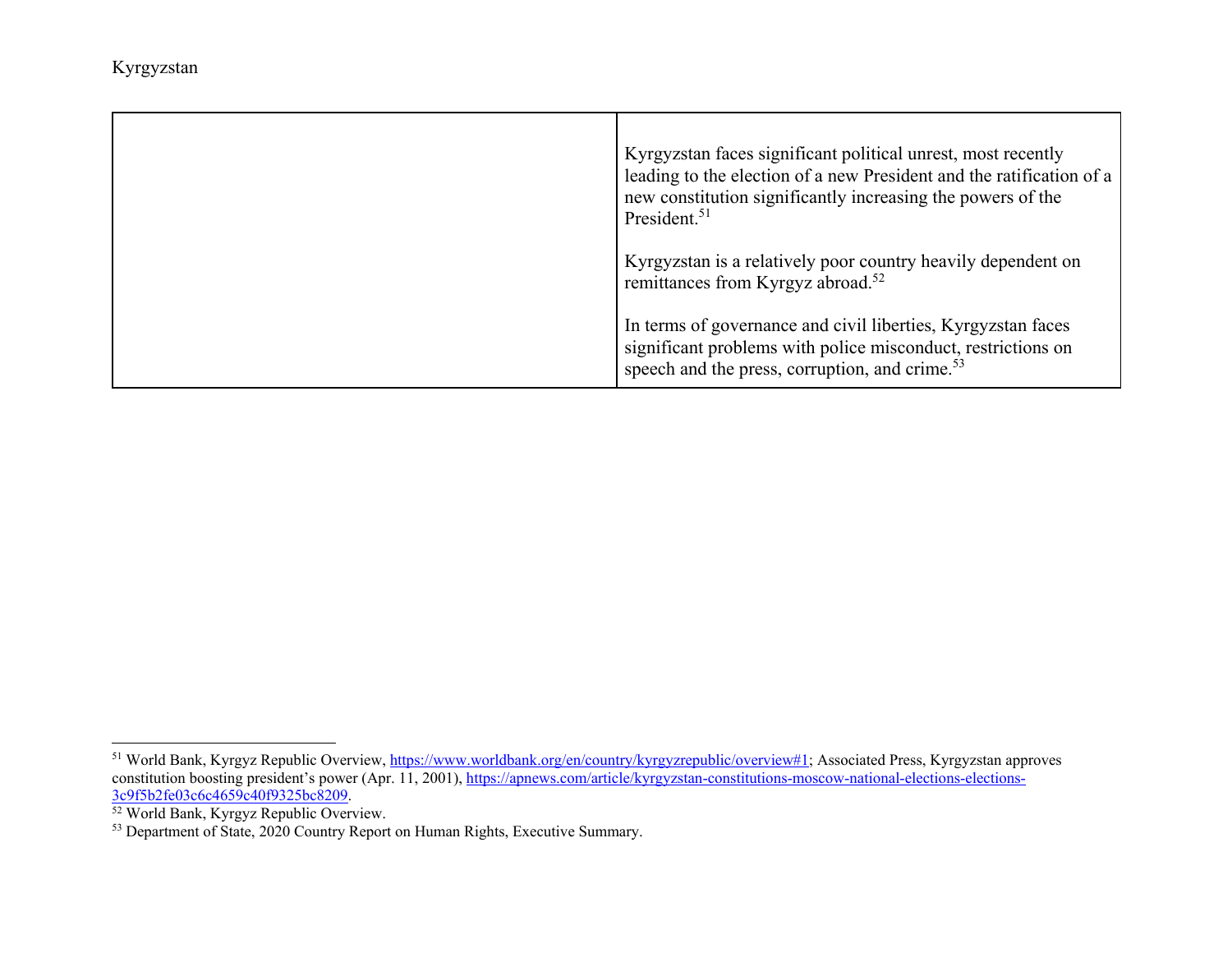## **Appendix**



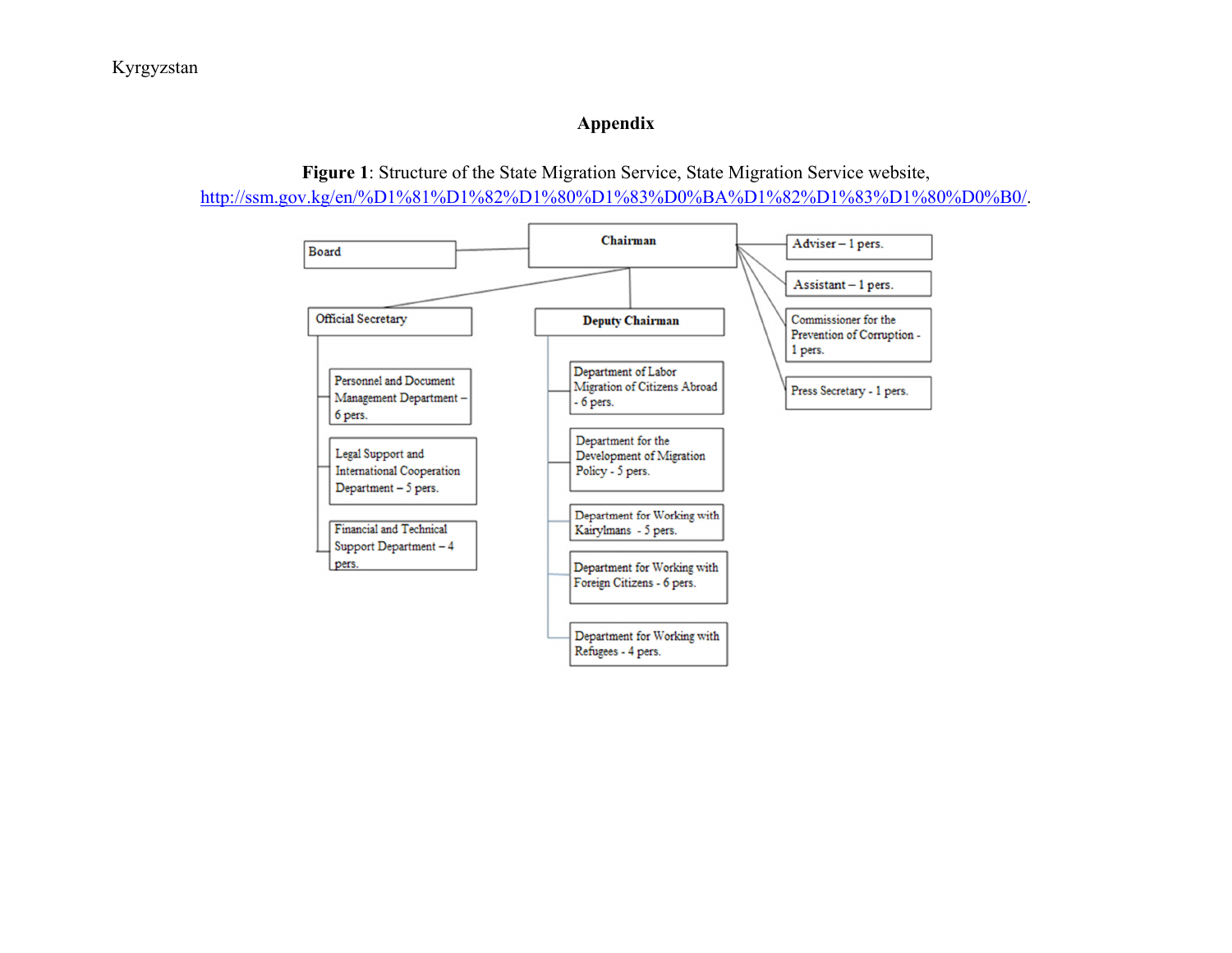# **Figure 2:** UNHCR Data on Asylum Decisions Regarding Afghans in Kyrgyzstan, UNHCR Refugee Data Finder, https://www.unhcr.org/refugee-statistics/download/?url=neM91R.

| Year $\uparrow$ <sup>1</sup> | <b>Country of</b><br>Origin | <b>Country of</b><br><b>Asylum</b> | <b>Authority</b> | <b>Stage of</b><br><b>Procedure</b> | <b>Cases / Persons</b> | Recognized  | Complementary<br>protection | <b>Rejected</b> | <b>Otherwise</b><br>closed | <b>Total</b><br>decisions |
|------------------------------|-----------------------------|------------------------------------|------------------|-------------------------------------|------------------------|-------------|-----------------------------|-----------------|----------------------------|---------------------------|
| 2019                         | Afghanistan (AFG)           | Kyrgyzstan (KGZ)                   | G                | F1                                  | $\mathsf{P}$           | 5           | $\circ$                     | 27              | 25                         | 57                        |
| 2018                         | Afghanistan (AFG)           | Kyrgyzstan (KGZ)                   | G                | $\mathsf{F} \mathsf{I}$             | $\mathsf P$            | 5           | $\circ$                     | 44              | 5                          | 54                        |
| 2017                         | Afghanistan (AFG)           | Kyrgyzstan (KGZ)                   | G                | $\mathsf{F} \mathsf{I}$             | $\mathsf{P}$           | 5           | $\mathsf{O}\xspace$         | 82              | 17                         | 104                       |
| 2016                         | Afghanistan (AFG)           | Kyrgyzstan (KGZ)                   | G                | $\mathsf{F} \mathsf{I}$             | $\mathsf P$            | 16          | $\circ$                     | 118             | 31                         | 165                       |
| 2016                         | Afghanistan (AFG)           | Kyrgyzstan (KGZ)                   | U                | $\mathsf{F} \mathsf{I}$             | $\mathsf P$            | 5           | $\circ$                     | 23              | $\circ$                    | 28                        |
| 2016                         | Afghanistan (AFG)           | Kyrgyzstan (KGZ)                   | $\cup$           | AR                                  | $\mathsf{P}$           | $\circ$     | $\circ$                     | 23              | $\circ$                    | 23                        |
| 2015                         | Afghanistan (AFG)           | Kyrgyzstan (KGZ)                   | U                | AR                                  | $\mathsf{P}$           | $\mathsf O$ | $\mathsf O$                 | 11              | $\circ$                    | 11                        |
| 2015                         | Afghanistan (AFG)           | Kyrgyzstan (KGZ)                   | G                | $\mathsf{F} \mathsf{I}$             | $\mathsf P$            | 5           | $\circ$                     | 110             | 40                         | 155                       |
| 2015                         | Afghanistan (AFG)           | Kyrgyzstan (KGZ)                   | U                | $\mathsf{F}$                        | $\mathsf{P}$           | 5           | 0                           | $\circ$         | $\circ$                    | 5                         |
| 2014                         | Afghanistan (AFG)           | Kyrgyzstan (KGZ)                   | U                | $\mathsf{F} \mathsf{I}$             | $\mathsf{P}$           | 5           | 5                           | 21              | $\circ$                    | 31                        |
| 2014                         | Afghanistan (AFG)           | Kyrgyzstan (KGZ)                   | G                | $\mathsf{F} \mathsf{I}$             | $\mathsf{P}$           | $\mathsf O$ | $\mathsf O$                 | 116             | 28                         | 144                       |
| 2014                         | Afghanistan (AFG)           | Kyrgyzstan (KGZ)                   | U                | ${\sf AR}$                          | $\mathsf P$            | $\circ$     | $\circ$                     | 19              | $\circ$                    | 19                        |
|                              |                             |                                    |                  |                                     |                        | 51          | 5                           | 594             | 146                        | 796                       |

**Key**: G – Government; U – UNHCR; FI – First instance decisions; AR – Administrative Review decisions; P – Persons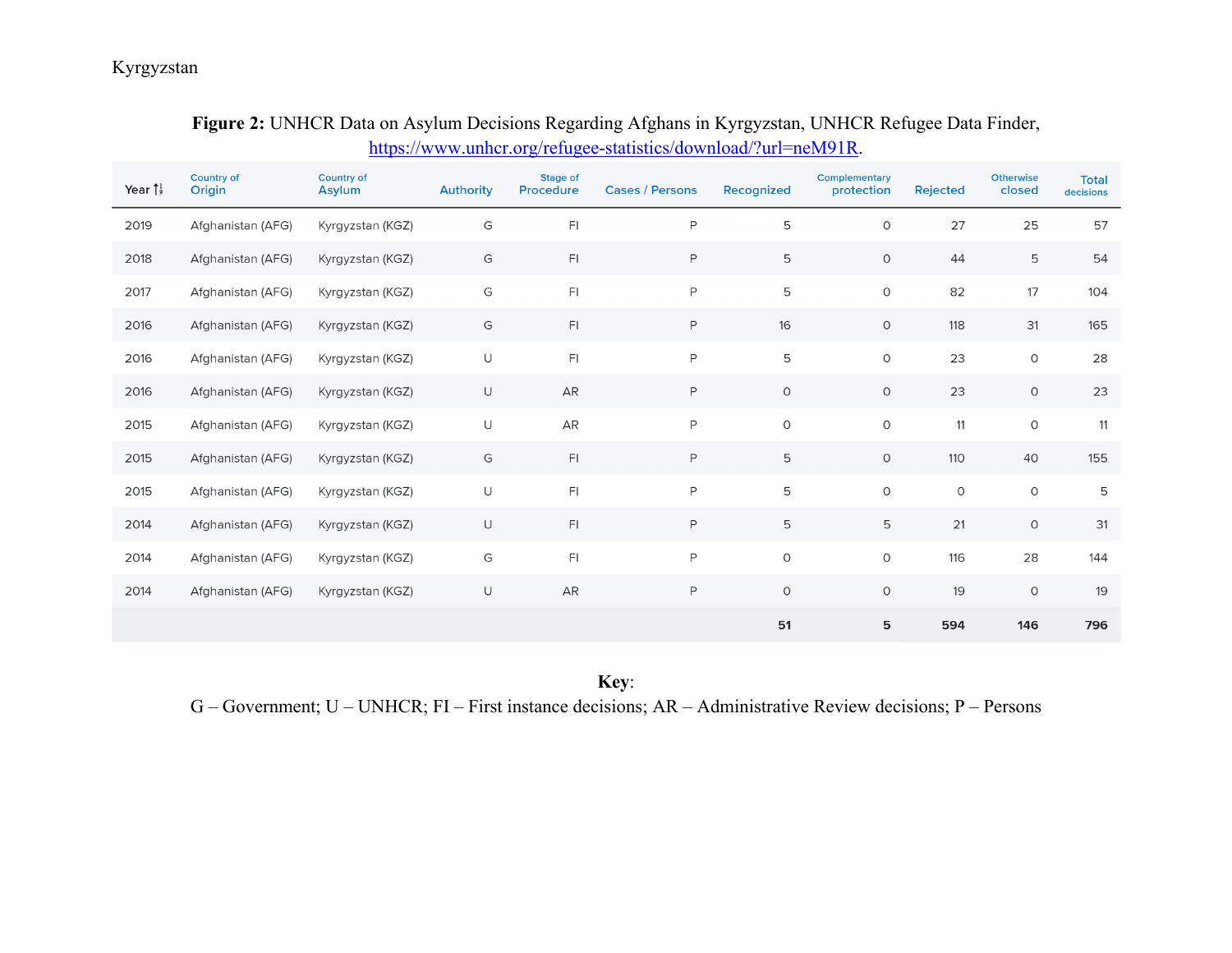| Year $\uparrow$ <sup>1</sup> | <b>Country of</b><br>Origin | <b>Country of</b><br><b>Asylum</b> | <b>Authority</b>           | <b>Application type</b> | Stage of<br>Procedure   | <b>Cases/ Persons</b> | <b>Applications</b> |
|------------------------------|-----------------------------|------------------------------------|----------------------------|-------------------------|-------------------------|-----------------------|---------------------|
| 2019                         | Afghanistan (AFG)           | Kyrgyzstan (KGZ)                   | G                          | $\mathsf N$             | F <sub>1</sub>          | P                     | 126                 |
| 2018                         | Afghanistan (AFG)           | Kyrgyzstan (KGZ)                   | G                          | $\mathsf N$             | F1                      | P                     | 42                  |
| 2017                         | Afghanistan (AFG)           | Kyrgyzstan (KGZ)                   | G                          | N                       | F1                      | P                     | 80                  |
| 2016                         | Afghanistan (AFG)           | Kyrgyzstan (KGZ)                   | G                          | $\mathsf N$             | F1                      | P                     | 150                 |
| 2015                         | Afghanistan (AFG)           | Kyrgyzstan (KGZ)                   | U                          | $\mathsf{N}$            | F <sub>1</sub>          | P                     | 35                  |
| 2015                         | Afghanistan (AFG)           | Kyrgyzstan (KGZ)                   | $\mathbb{G}% _{C}^{\ast }$ | $\mathsf N$             | F1                      | P                     | 120                 |
| 2014                         | Afghanistan (AFG)           | Kyrgyzstan (KGZ)                   | U                          | $\mathsf{N}$            | F <sub>l</sub>          | P                     | 5                   |
| 2014                         | Afghanistan (AFG)           | Kyrgyzstan (KGZ)                   | G                          | $\mathsf N$             | $\mathsf{F} \mathsf{I}$ | $\mathsf P$           | 157                 |
| 2014                         | Afghanistan (AFG)           | Kyrgyzstan (KGZ)                   | U                          | А                       | AR                      | P                     | 20                  |
|                              |                             |                                    |                            |                         |                         |                       | 735                 |

# **Figure 3**: UNHCR Data on Asylum Applications Submitted by Afghans in Kyrgyzstan, UNHCR Refugee Data Finder, https://www.unhcr.org/refugee-statistics/download/?url=OCh0z3.

**Key**:

 $G - Government$ ;  $U - UNHCR$ ;  $N - New applications$ ;  $A - Appendix$  applications;

FI – First instance decisions; AR – Administrative Review decisions; P – Persons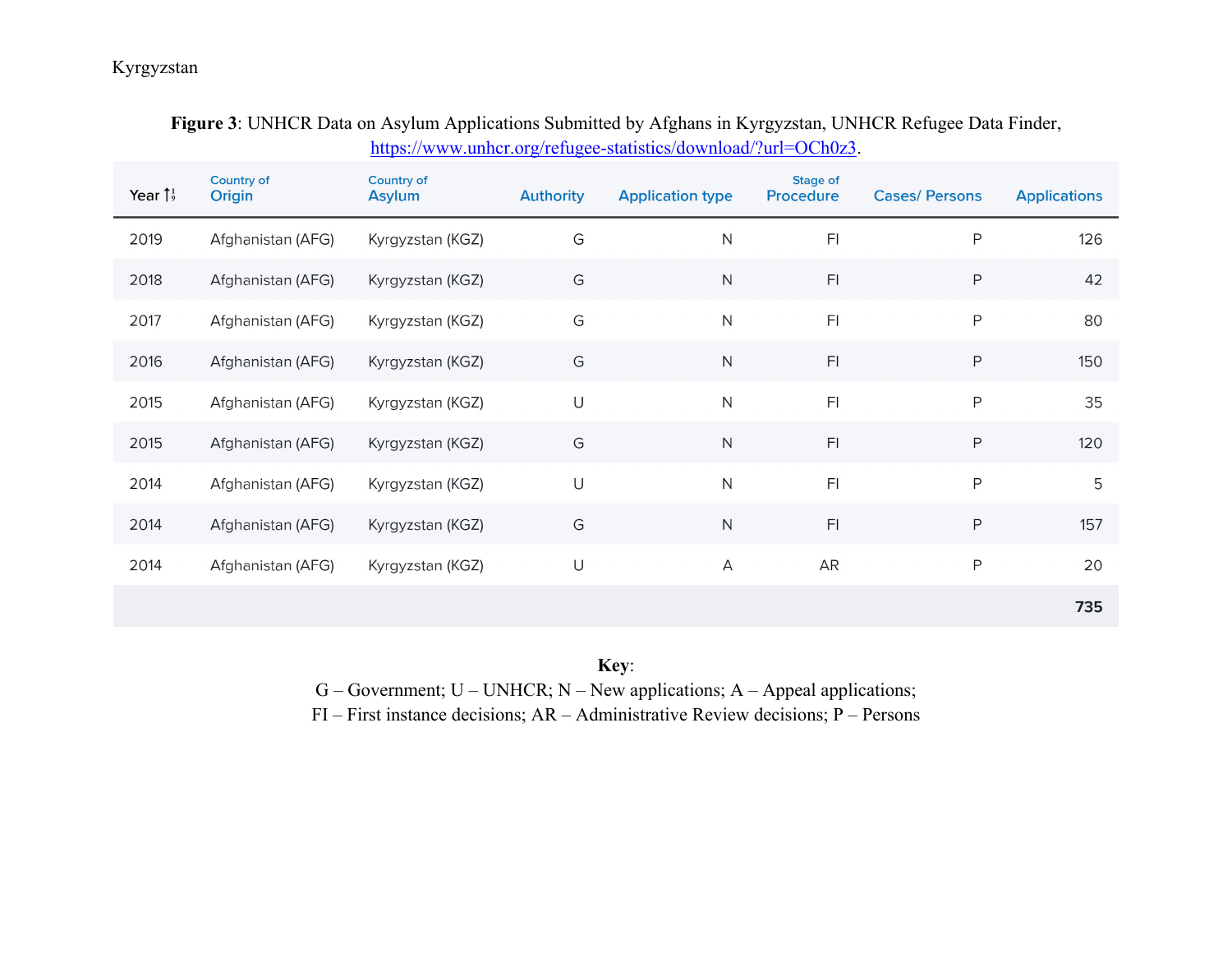## **Research Narrative**

- Law of the Kyrgyz Republic "On Refugees," https://www.refworld.org/topic,50ffbce5220,50ffbce5247,447edc5d4,0,,,KGZ. html. This is the foundational Kyrgyz law on refugees. It details the process of obtaining refugee status, as well as the rights and obligations of asylees and refugees.
- UNHCR Fact Sheet: The Kyrgyz Republic (Mar. 2021), available at https://reporting.unhcr.org/sites/default/files/ UNHCR%20Kyrgyzstan%20fact%20sheet%20March%202021.pdf. The fact sheet provides preliminary data about the number and breakdown, by nationality, of refugees in Kyrgyzstan and summarizes UNHCR's activities in Kyrgyzstan.
- U.S. State Department Country Report on Kyrgyzstan (Mar. 2021), available at **https://www.state.gov/reports/2020-country**reports-on-human-rights-practices/kyrgyzstan/. This report provides an overview of the human rights concerns associated with Kyrgyzstan and contains a section on the treatment of refugees, Section 2.F.
- IOM Migration Governance Snapshot (Sep. 2018), available at https://migrationdataportal.org/sites/default/files/2018-09/Migration%20Governance%20Snapshot-The%20Kyrgyz%20Republic.pdf. This country snapshot provides background information about Kyrgyzstan's refugee protection system, particularly in the areas of governance/administration and refugee rights.
- OECD/ILO Report: "How Immigrants Contribute to Kyrgyzstan's Economy" (2017), available at http://www.ilo.org/wcmsp5/ groups/public/---ed\_protect/---protrav/---migrant/documents/publication/wcms\_613488.pdf. This report provides general information about migrant workers in Kyrgyzstan and immigrants' role in Kyrgyzstan's economy. Page 48 addresses refugees in Kyrgyzstan.
- IRB Canada, Response to Information Request: Kyrgyzstan (Feb. 2015), available at https://www.irb-cisr.gc.ca/en/countryinformation/rir/Pages/index.aspx?doc=455728&pls=1. This report provides background information about ethnic tensions between Kyrgyz and Uzbeks that led to conflict in 2010 and highlights Kyrgyzstan's poor treatment of Uzbek and Uighur asylees.